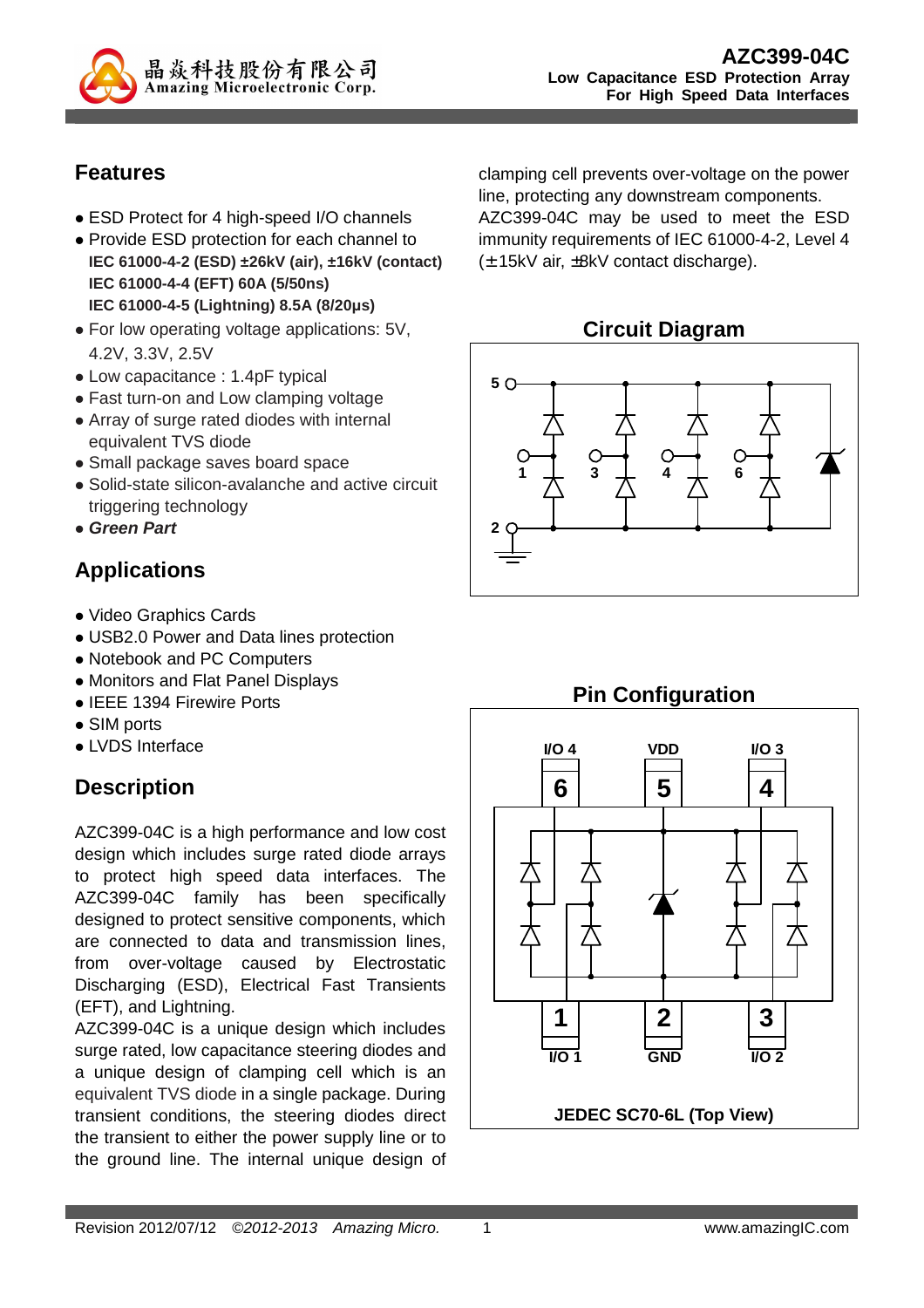

### **SPECIFICATIONS**

| <b>ABSOLUTE MAXIMUM RATINGS</b>           |                             |                                |                 |
|-------------------------------------------|-----------------------------|--------------------------------|-----------------|
| <b>PARAMETER</b>                          | <b>PARAMETER</b>            | <b>RATING</b>                  | <b>UNITS</b>    |
| Peak Pulse Current (tp =8/20us)           | Ipp                         | 8.5                            | A               |
| <b>Operating Supply Voltage (VDD-GND)</b> | $V_{DC}$                    | 5.5                            |                 |
| ESD per IEC 61000-4-2 (Air)               |                             | 26                             | kV              |
| ESD per IEC 61000-4-2 (Contact)           | $\mathsf{V}_{\texttt{ESD}}$ | 16                             |                 |
| <b>Lead Soldering Temperature</b>         | l sol                       | 260 (10 sec.)                  | $^{\circ}$ C    |
| <b>Operating Temperature</b>              | $\mathsf{T}_{\mathsf{OP}}$  | $-55$ to $+85$                 | $\rm ^{o}C$     |
| Storage Temperature                       | $\mathsf{T}_{\text{STO}}$   | $-55$ to $+150$                | $\rm ^{\circ}C$ |
| DC Voltage at any I/O pin                 | V <sub>IO</sub>             | $(SND - 0.5)$ to $(VDD + 0.5)$ |                 |

| <b>ELECTRICAL CHARACTERISTICS</b>                        |                             |                                                                                                                                   |            |            |            |              |
|----------------------------------------------------------|-----------------------------|-----------------------------------------------------------------------------------------------------------------------------------|------------|------------|------------|--------------|
| <b>PARAMETER</b>                                         | <b>SYMBOL</b>               | <b>CONDITIONS</b>                                                                                                                 | <b>MIN</b> | <b>TYP</b> | <b>MAX</b> | <b>UNITS</b> |
| <b>Reverse Stand-Off</b><br>Voltage                      | <b>V</b> <sub>RWM</sub>     | Pin 5 to pin 2, T=25 $^{\circ}$ C                                                                                                 |            |            | 5          | V            |
| Reverse Leakage<br>Current                               | $I_{\text{L}eak}$           | $V_{RWM}$ = 5V, T=25 °C, Pin 5 to pin 2                                                                                           |            |            | 5          | μA           |
| Channel Leakage<br>Current                               | $I_{CH\text{-}\text{Leak}}$ | $V_{\text{Pin5}} = 5V$ , $V_{\text{Pin2}} = 0V$ , T=25 °C                                                                         |            |            | 1          | μA           |
| Reverse Breakdown<br>Voltage                             | $V_{BV}$                    | $I_{\text{BV}}$ = 1mA, T=25 °C, Pin 5 to Pin 2                                                                                    | 6          |            | 9          | $\mathbf{V}$ |
| <b>Forward Voltage</b>                                   | $V_F$                       | $I_F = 15 \text{mA}, T = 25 \text{°C}, P \text{in } 2 \text{ to Pin } 5$                                                          |            | 0.8        | 1.2        | $\mathbf{V}$ |
| <b>ESD Clamping</b><br>Voltage -I/O                      | $V_{clamp\_io}$             | IEC 61000-4-2 +6kV, T=25 °C, Contact<br>mode, Any Channel pin to Ground                                                           |            | 11         |            | $\mathbf{V}$ |
| <b>ESD Clamping</b><br>Voltage-VDD                       | $V_{\text{clamp\_VDD}}$     | IEC 61000-4-2 +6kV, T=25 °C, Contact<br>mode, VDD pin to Ground                                                                   |            | 9          |            | $\mathbf{V}$ |
| <b>ESD Dynamic Turn on</b><br>Resistance -I/O            | $R_{\text{dynamic\_io}}$    | IEC 61000-4-2 0~+6kV, T=25 °C, Contact<br>mode, any Channel pin to Ground                                                         |            | 0.15       |            | $\Omega$     |
| <b>ESD Dynamic Turn on</b><br>Resistance-VDD             | $R_{dynamic\_VDD}$          | IEC 61000-4-2 0~+6kV, T=25 °C, Contact<br>mode, VDD pin to Ground                                                                 |            | 0.05       |            | $\Omega$     |
| Lightning Clamping<br>Voltage                            | V <sub>lightning_io</sub>   | $I_{PP}$ =5A, tp=8/20 $\mu$ s, T=25 °C<br>Any Channel pin to Ground                                                               |            | 7.5        |            | $\mathbf{V}$ |
| <b>Lightning Clamping</b><br>Voltage                     | V <sub>lightning_VDD</sub>  | $I_{PP} = 5A$ , tp=8/20 $\mu$ s, T=25 °C<br>VDD pin to Ground                                                                     |            | 6          |            | $\mathbf v$  |
| <b>Channel Input</b><br>Capacitance -1                   | $CIN-1$                     | $V_{\text{pin5}}$ =5V, $V_{\text{pin2}}$ =0V, $V_{\text{IN}}$ =2.5V, f =1MHz,<br>T=25 °C, Any Channel pin to Ground               |            | 1.4        | 1.8        | pF           |
| Channel Input<br>Capacitance - 2                         | $\mathbf{C}_\text{IN-2}$    | $V_{\text{pin5}}$ =floated, $V_{\text{pin2}}$ =0 $V, V_{\text{IN}}$ =2.5V,f=1MHz,<br>T=25°C,Any Channel pin to Ground             |            | 1.8        | 2.3        | pF           |
| <b>Channel to Channel</b><br><b>Input Capacitance -1</b> | $CCROS-1$                   | $V_{pin5} = 5V$ , $V_{pin2} = 0V$ , $V_{IN} = 2.5V$ , f = 1MHz,<br>T=25 °C, Between Channel pins                                  |            | 0.15       | 0.2        | pF           |
| <b>Channel to Channel</b><br>Input Capacitance -2        | $CCROS-2$                   | $V_{pin5}$ =floated, $V_{pin2}$ =0 $V, V_{IN}$ =2.5V,f<br>=1MHz,T=25 °C,Between Channel pins                                      |            | 0.25       | 0.35       | pF           |
| Variation of Channel<br>Input Capacitance -1             | $\triangle C_{IN-1}$        | $V_{pin5} = 5V$ , $V_{pin2} = 0V$ , $V_{IN} = 2.5V$ , f = 1MHz,<br>T=25 °C , Channel_x pin to Ground -<br>Channel_y pin to Ground |            | 0.08       | 0.1        | pF           |
| Variation of Channel<br>Input Capacitance -2             | $\triangle C_{IN-2}$        | $V_{pin5}$ =floated, $V_{pin2}$ =0V, $V_{IN}$ =2.5V, f<br>=1MHz, T=25 °C, Channel_x pin to<br>Ground - Channel_y pin to Ground    |            | 0.06       | 0.08       | рF           |

Revision 2012/07/12 ©2012-2013 Amazing Micro. 2 www.amazingIC.com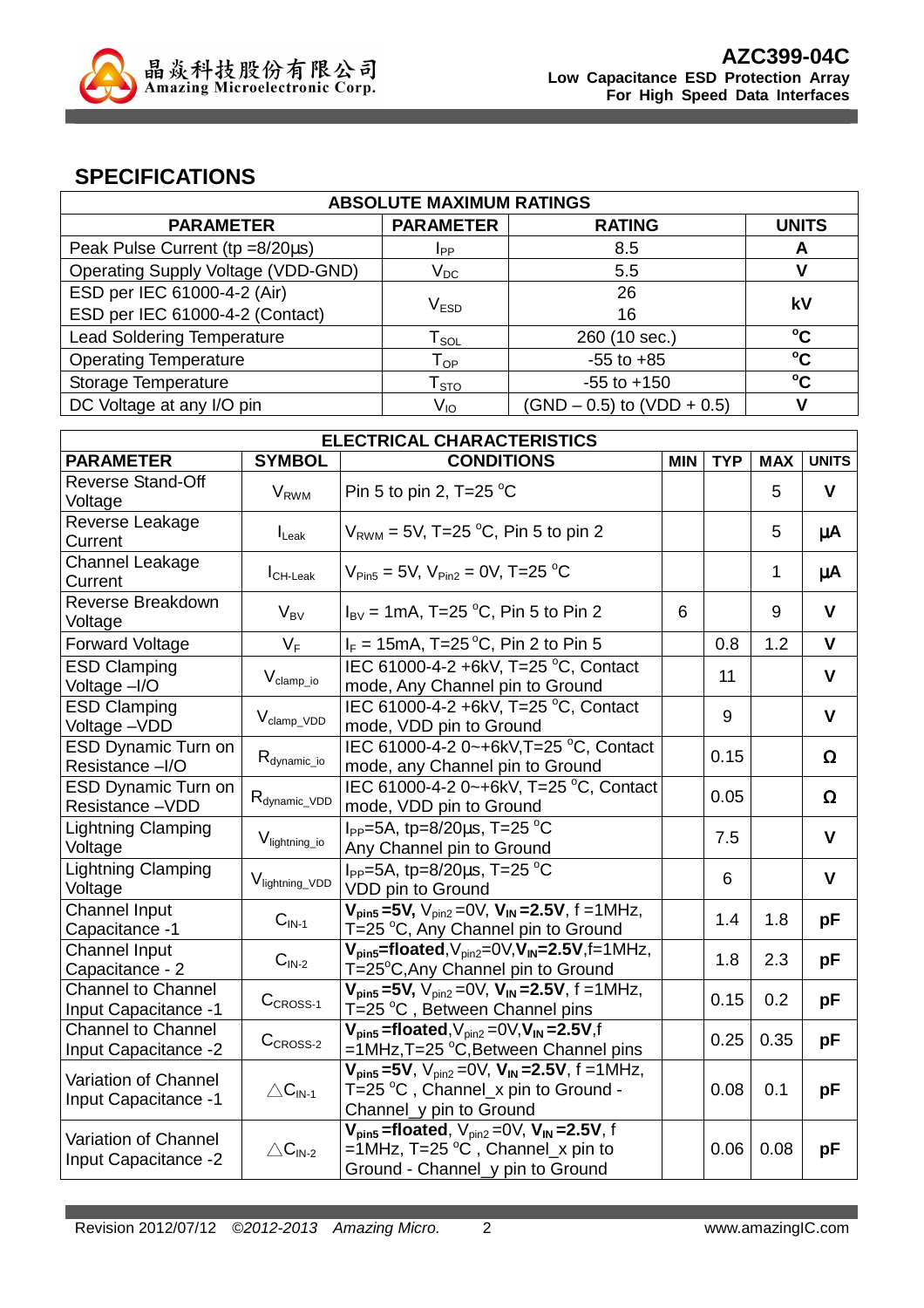

# **Typical Characteristics**









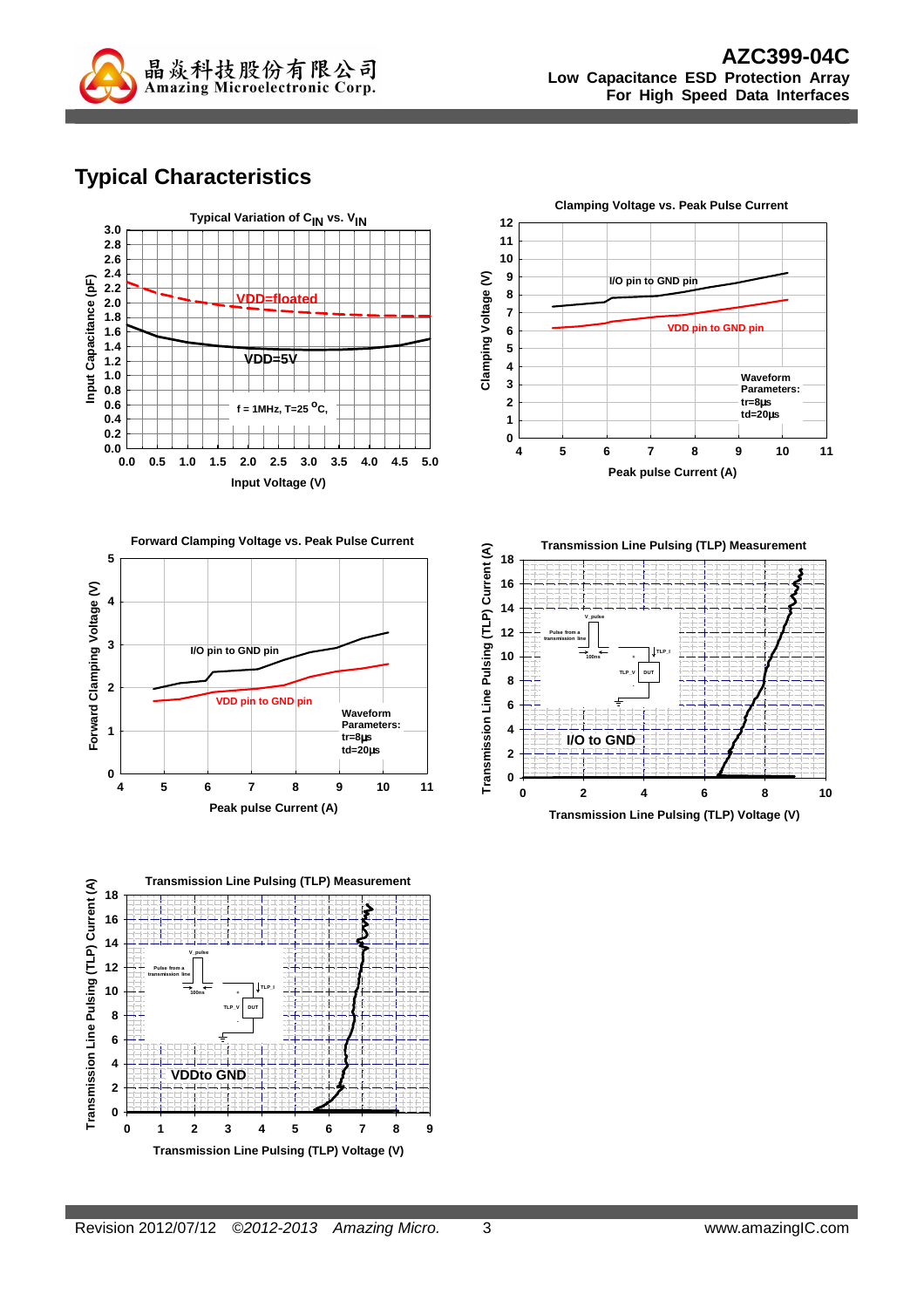

## **Applications Information**

### **A. Design Considerations**

The ESD protection scheme for system I/O connector is shown in the Fig. 1. In Fig. 1, the diodes D1 and D2 are general used to protect data line from ESD stress pulse. If the power-rail ESD clamping circuit is not placed between VDD and GND rails, the positive pulse ESD current  $(I<sub>ESD1</sub>)$  will pass through the ESD current path1. Thus, the ESD clamping voltage  $V_{CL}$  of data line can be described as follow:

 $V_{CL}$  = Fwd voltage drop of D1 + supply voltage of VDD rail +  $L_1 \times d(l_{ESD1})/dt + L_2 \times d(l_{ESD1})/dt$ 

Where  $L_1$  is the parasitic inductance of data line, and  $L_2$  is the parasitic inductance of VDD rail.

An ESD current pulse can rise from zero to its peak value in a very short time. As an example, a level 4 contact discharge per the IEC61000-4-2 standard results in a current pulse that rises from zero to 30A in 1ns. Here  $d(I<sub>ESD1</sub>)/dt$  can be approximated by  $\Delta l_{ESD1}/\Delta t$ , or 30/(1x10-9). So just 10nH of total parasitic inductance  $(L_1$  and  $L_2$ combined) will lead to over 300V increment in  $V_{CL}$ ! Besides, the ESD pulse current which is directed into the VDD rail may potentially damage any components that are attached to that rail. Moreover, it is common for the forward voltage drop of discrete diodes to exceed the damage threshold of the protected IC. This is due to the relatively small junction area of typical discrete components. Of course, the discrete diode is also possible to be destroyed due to its power dissipation capability is exceeded.

The AZC399-04C has an integrated power-rail ESD clamped circuit between VDD and GND rails. It can successfully overcome previous disadvantages. During an ESD event, the positive ESD pulse current  $(I_{ESD2})$  will be directed through the integrated power-rail ESD clamped circuit to GND rail (ESD current path2). The clamping voltage  $V_{CL}$  on the data line is small and protected IC will not be damaged because power-rail ESD clamped circuit offer a low impedance path to discharge ESD pulse current.



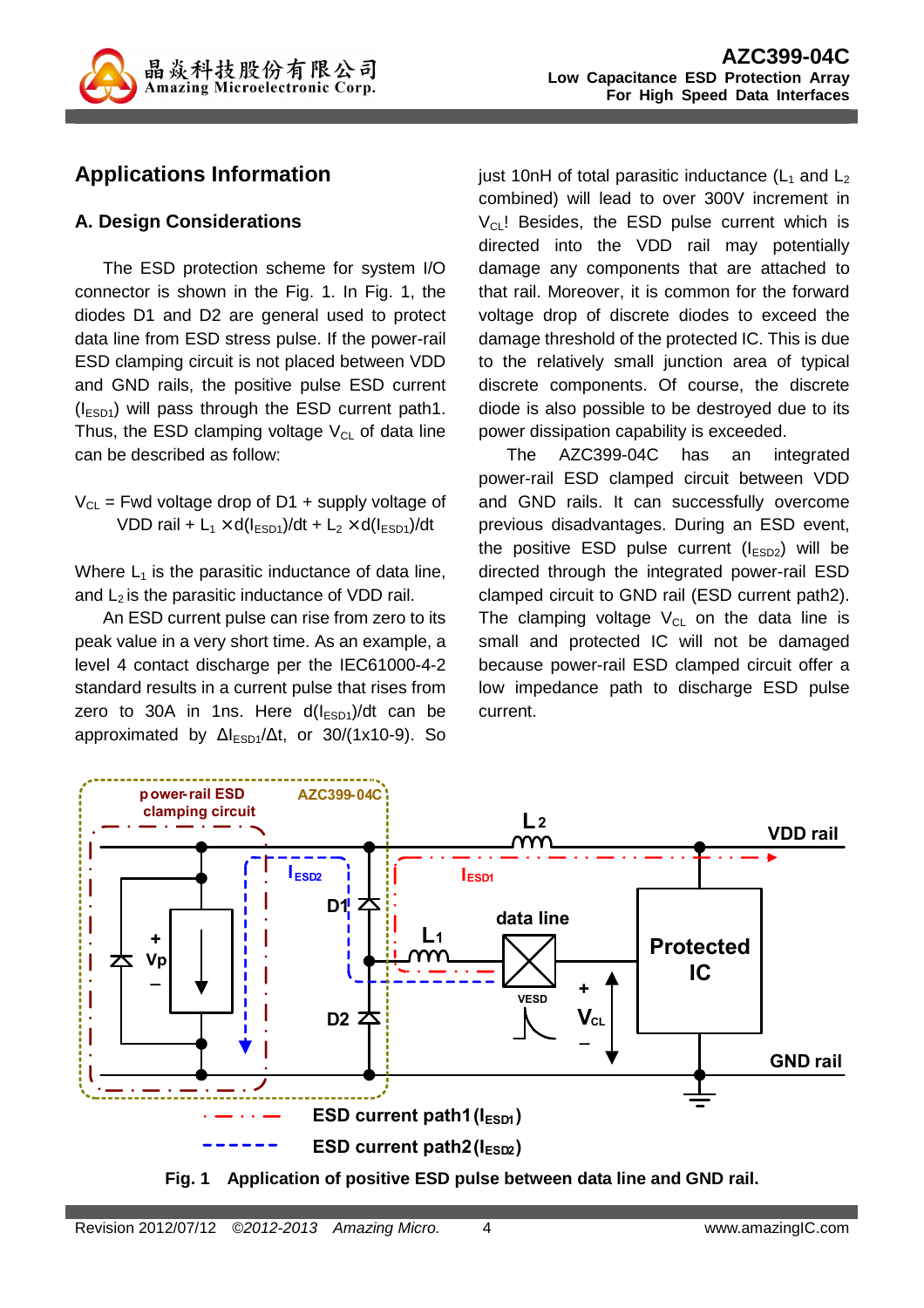

### **B. Device Connection**

The AZC399-04C is designed to protect four data lines and power rails from transient over-voltage (such as ESD stress pulse). The device connection of AZC399-04C is shown in the Fig. 2. In Fig. 2, the four protected data lines are connected to the ESD protection pins (pin1, pin3, pin4, and pin6) of AZC399-04C. The ground pin (pin2) of AZC399-04C is a negative reference pin. This pin should be directly connected to the GND rail of PCB (Printed Circuit Board). To get minimum parasitic inductance, the path length should keep as short as possible. In addition, the power pin (pin 5) of AZC399-04C is a positive reference pin. This pin should directly connect to the VDD rail of PCB., then the VDD rail also can be protected by the power-rail ESD clamped circuit (not shown) of AZC399-04C.

AZC399-04C can provide protection for 4 I/O signal lines simultaneously. If the number of I/O signal lines is less than 4, the unused I/O pins can be simply left as NC pins.

In some cases, systems are not allowed to be reset or restart after the ESD stress directly applying at the I/O-port connector. Under this situation, in order to enhance the sustainable ESD Level, a 0.1µF chip capacitor can be added between the VDD and GND rails. The place of this chip capacitor should be as close as possible to the AZC399-04C.

In some cases, there isn't power rail presented on the PCB. Under this situation, the power pin (pin 5) of AZC399-04C can be left as floated. The protection will not be affected, only the load capacitance of I/O pins will be slightly increased. Fig. 3 shows the detail connection.







**Fig. 3 Data lines and power rails connection of AZC399-04C. VDD pin is left as floating when no power rail presented on the PCB.**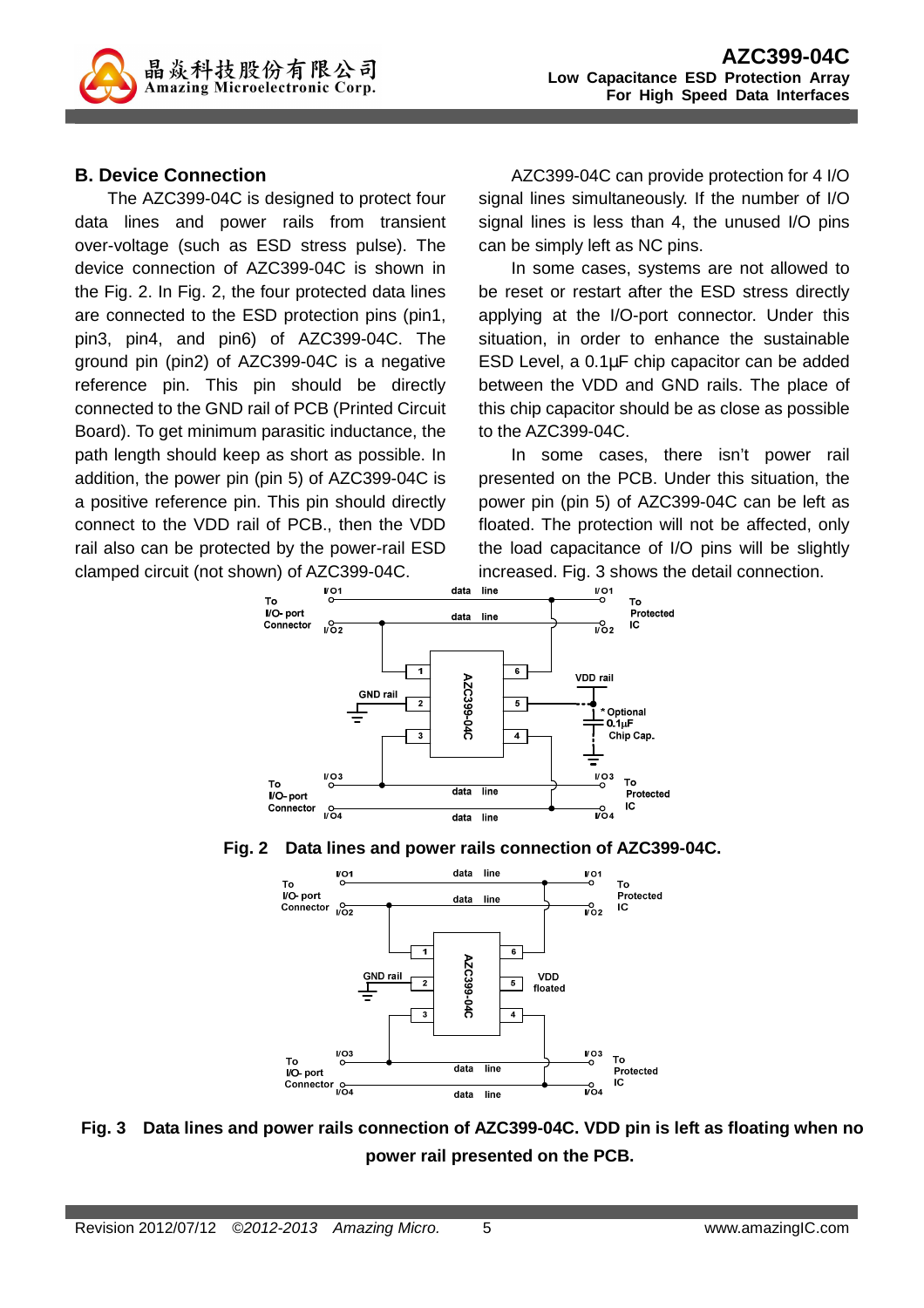

### **C. Applications**

#### **1. Universal Serial Bus (USB) ESD Protection**

The AZC399-04C can be used to protect the USB port on the monitors, computers, peripherals or portable systems. The ESD protection scheme for dual USB ports is shown in Fig. 3. In the Fig.3, each device will protect up two USB ports. The voltage bus  $(V_{\text{BUS}})$  of USB ports (port1 and port2) are connected to the power pin (pin 5) of AZC399-04C. Each data line

(D+/D-) of USB port is connected to the ESD protection pin of AZC399-04C.

When ESD voltage pulse appears on the data line, the ESD pulse current will be conducted by AZC399-04C away from the USB controller chip. In addition, the ESD pulse current also can be conducted by AZC399-04C away from the USB controller chip when the ESD voltage pulse appears on the voltage bus  $(V_{\text{BUS}})$  of USB port. Therefore, the data lines (D+/D-) and voltage bus  $(V_{\text{BUS}})$  of two USB ports are complementally protected with an AZC399-04C.



**Fig. 3 ESD Protection scheme for dual USB ports by using AZC399-04C.**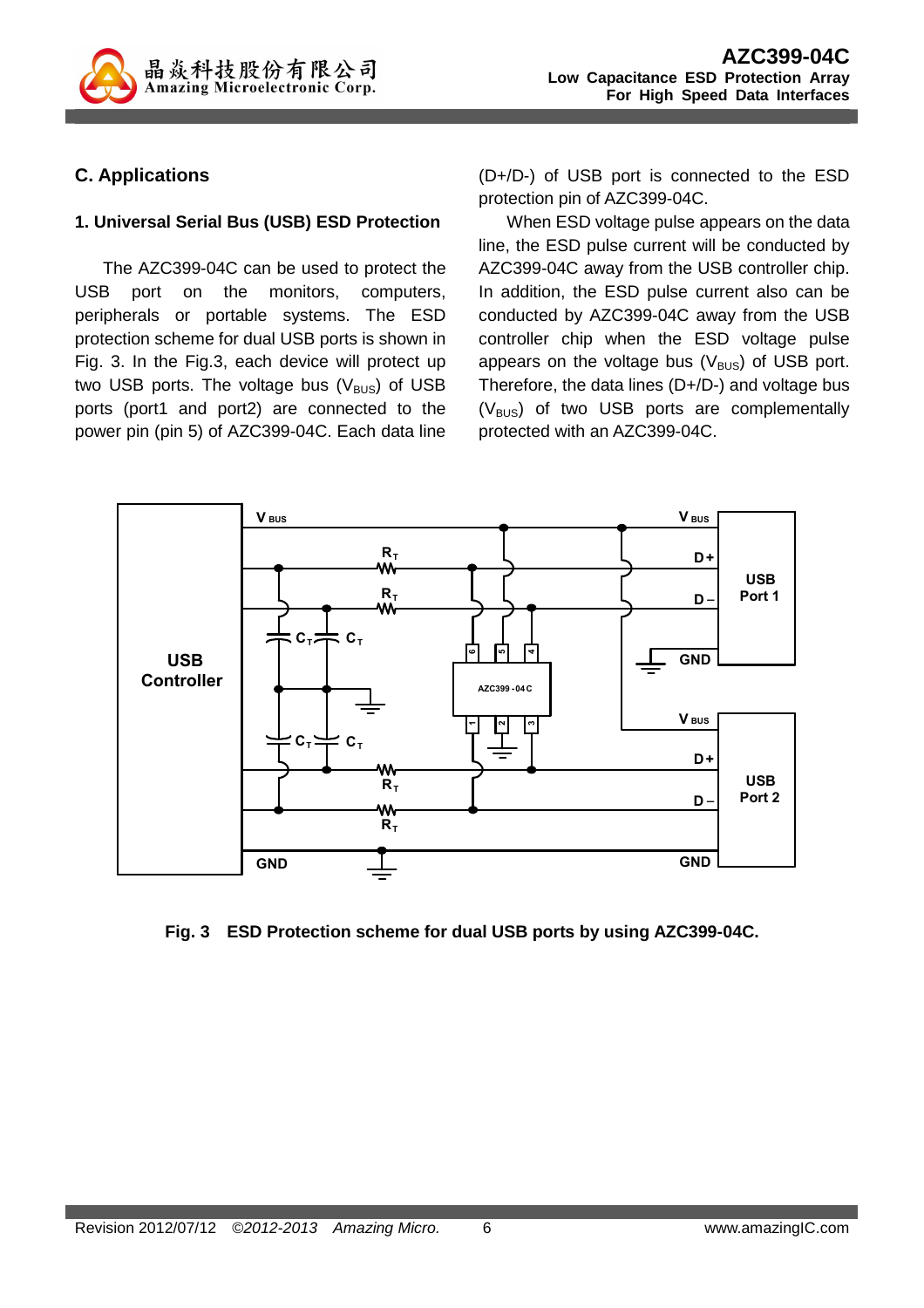

#### **2. Audio Interface ESD Protection**

For the audio interface, the Right/Left channel and TMC terminals should be protected from the ESD stress. The AZC399-04C can be used for the audio interface ESD protection. The ESD protection scheme for audio interface is shown in the Fig. 4. In the Fig. 4, the Right and Left channels of audio connector are connected to ESD protection pins (such as pin 1 and pin 6) of AZC399-04C. In addition, the TMC terminals of audio connector are also connected to ESD

protection pins (such as pin 3 and pin 4) of AZC399-04C. For the power pin (pin 5) of AZC399-04C, it should directly connect to the VDD power supply.

When ESD voltage pulse appears on the Right/Left channel or TMC terminals of audio connector, the ESD pulse current will be discharged by AZC399-04C. Therefore, the Right/Left channel and TMC terminals of audio chip are complementally protected with an AZC399-04C.



#### **Fig. 4 ESD Protection scheme for audio interface by using AZC399-04C.**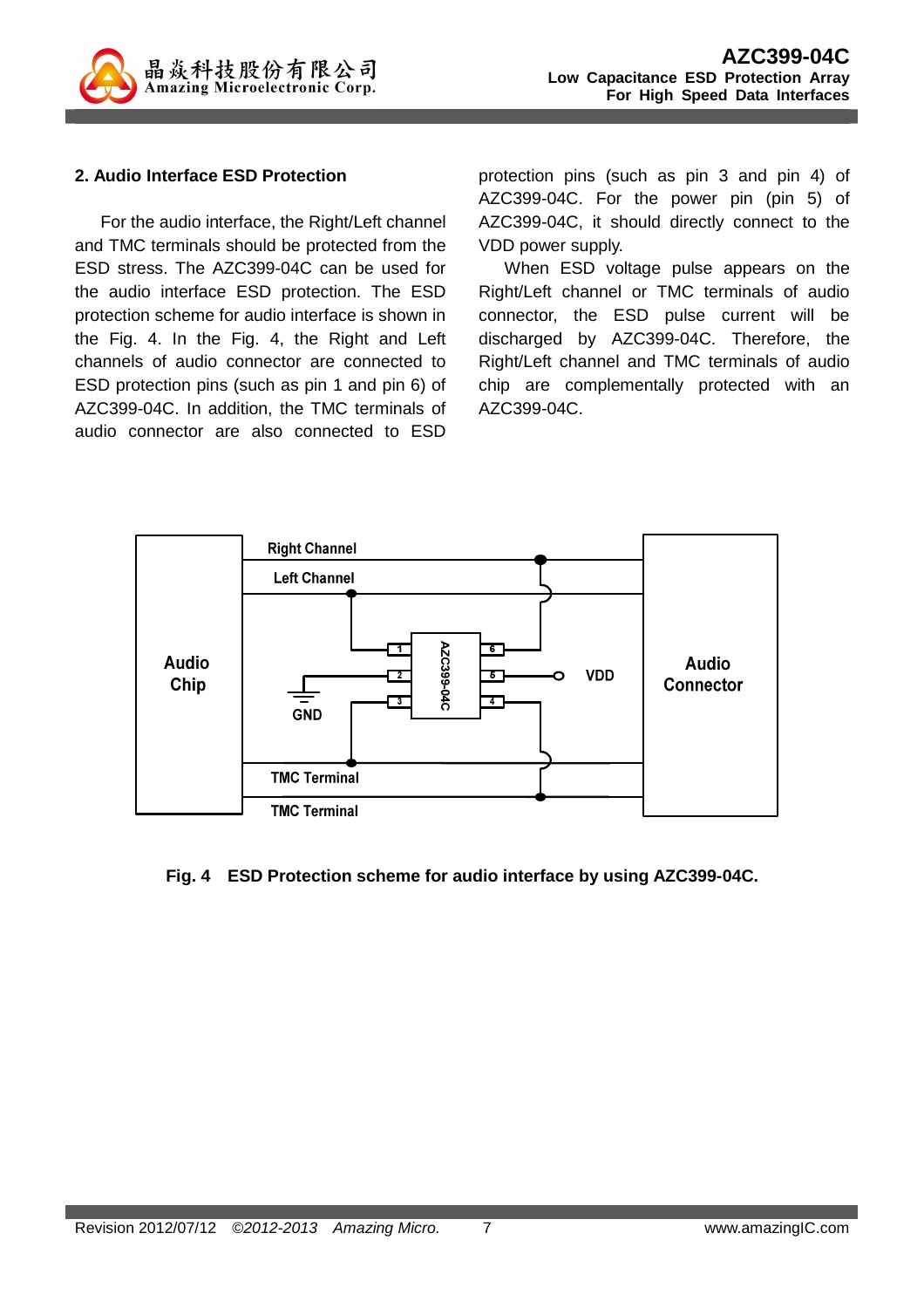

#### **3. Video (VGA) Interface ESD Protection**

AZC399-04C is designed for protecting high speed I/O ports from very high over-voltage caused by Electrostatic Discharging (ESD). Thus, a lot of kinds of high speed I/O ports can be the applications of AZC399-04C, especially, the VGA and DVI ports with the ESD spec. of contact-16kV, Air-26kV, Class-C above.

#### **The VGA Input Port**

The schematic of ESD protection design for a VGA input port on a display system is shown in Fig. 5. In most of VGA input circuit designs, there are always two power supplies, one is from the connector's DSUB-5V pin which potential comes from another VGA output port, the other is from the own power supply circuit of the VGA input port, system 5V. The VDD pin of AZC399-04C is directly connected to the connector's DSUB-5V pin to block the ESD event which comes from the DSUB-5V pin.



**Fig. 5 The ESD design for a VGA INPUT port which two AZC399-04C are used.**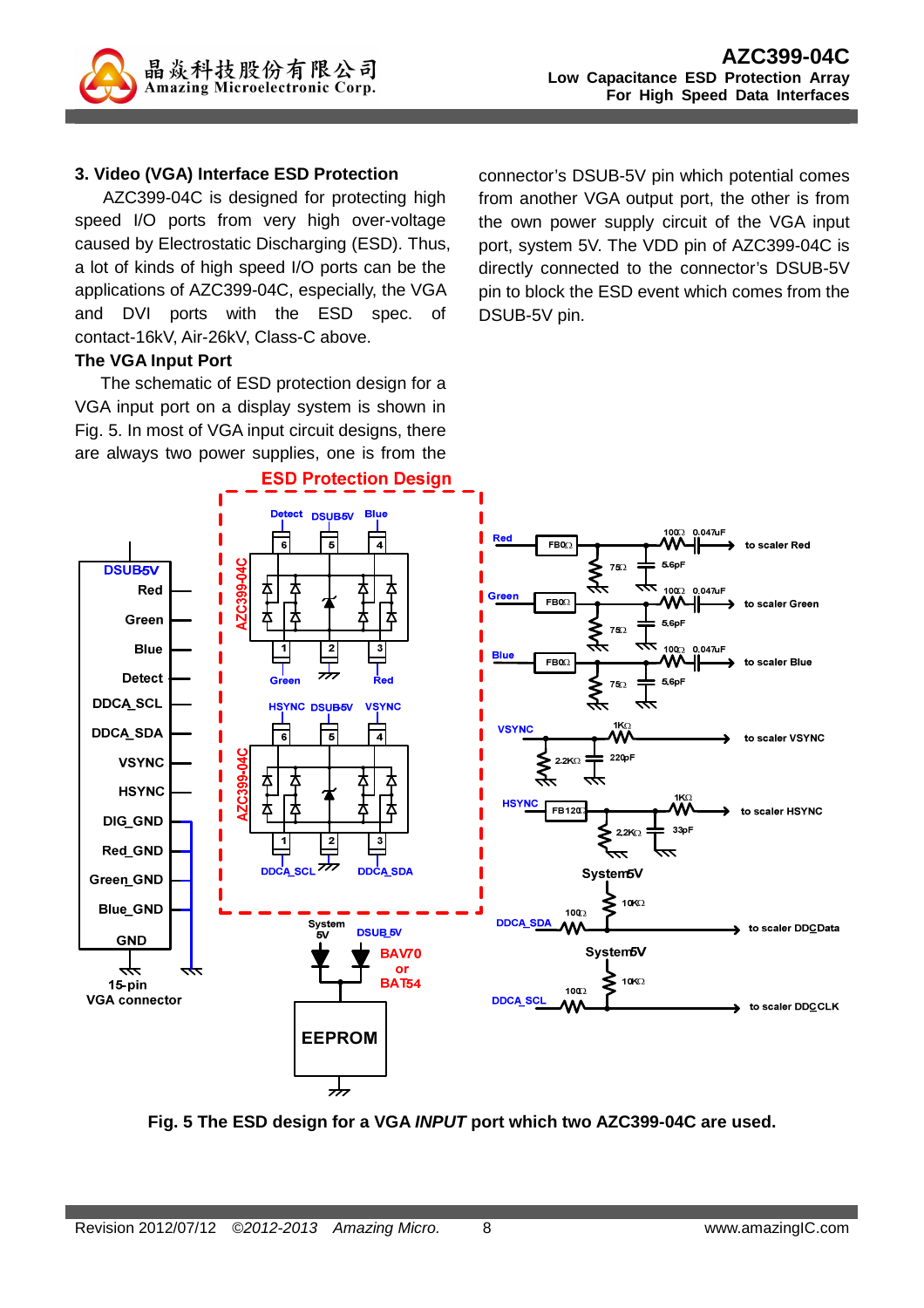

#### **4. SIM Port ESD Protection**

The AZC399-04C can be also used to protect the SIM port. The ESD protection scheme for a SIM port is shown in Fig. 6. In the Fig.6, the voltage bus (VCC) of SIM port is connected to the power pin (pin 5) of AZC399-04C. The ground bus (GND) of SIM port is connected to the ground pin (pin 2) of AZC399-04C. The other three signal lines, I/O, Clock, and Reset, are connected three ESD protection pins of AZC399-04C, respectively. The rest ESD

protection pin of AZC399-04C is left to be floated.

When ESD voltage pulse appears on the one of the signal lines, the ESD pulse current will be conducted by AZC399-04C away from the controller chip. In addition, the ESD pulse current also can be conducted by AZC399-04C away from the controller chip when the ESD voltage pulse appears on the voltage bus (VCC) of SIM port. Therefore, the signal lines (I/O, Clock, and Reset) and voltage bus (VCC) of the SIM ports are all protected with an AZC399-04C.



**Fig. 6 ESD Protection scheme for SIM port by using AZC399-04C**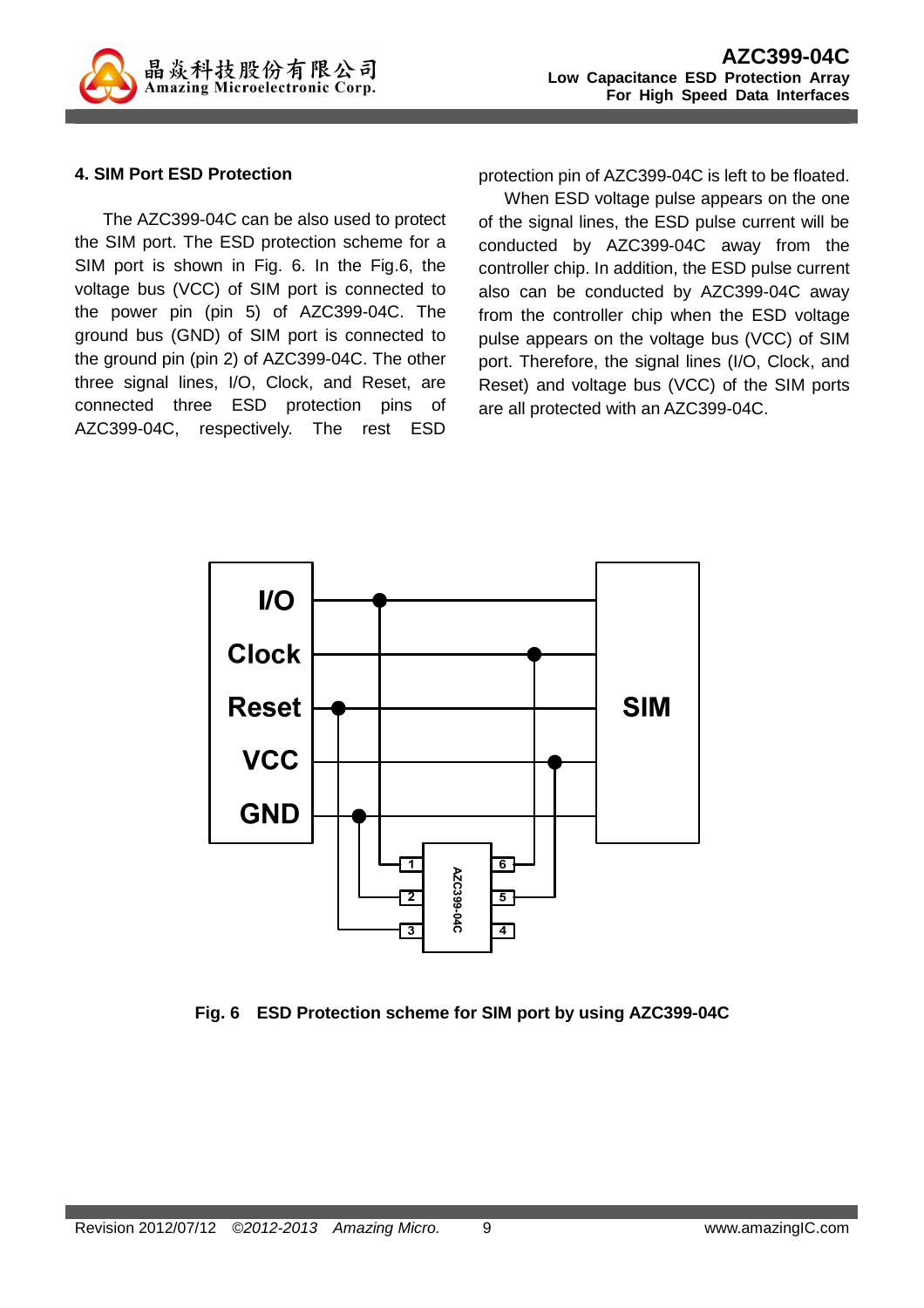

## **Mechanical Details**



### PACKAGE DIMENSIONS

|                |             | <b>Millimeters</b> |                          | Inches    |
|----------------|-------------|--------------------|--------------------------|-----------|
| Symbol         | min         | max                | min                      | max       |
| A              | 0.90        | 1.10               | 0.036                    | 0.044     |
| A <sub>1</sub> | 0.00        | 0.10               | 0.000                    | 0.004     |
| A2             | 0.875       | 1.00               | 0.035                    | 0.040     |
| b              | 0.15        | 0.40               | 0.006                    | 0.016     |
| C              | 0.08        | 0.15               | 0.003                    | 0.006     |
| D              | 1.90        | 2.20               | 0.076                    | 0.087     |
| Е              | 1.15        | 1.35               | 0.046                    | 0.054     |
| E1             | 2.00        | 2.45               | 0.080                    | 0.096     |
| e              | 0.65 BSC    |                    |                          | 0.026 BSC |
| e <sub>1</sub> | 1.30 BSC    |                    | 0.052 BSC                |           |
| L              | 0.475 REF   |                    | 0.019 REF                |           |
| L1             | 0.300 REF   |                    | 0.012 REF                |           |
| L2             | 0.200 REF   |                    | 0.007 REF                |           |
| θ              | $0^{\circ}$ | $8^\circ$          | $0^{\circ}$<br>$8^\circ$ |           |

Note:

- 1. All dimensions are in millimeters, and the dimensions in inches are for reference only.
- 2.  $1mm = 40 mils = 0.04 inches.$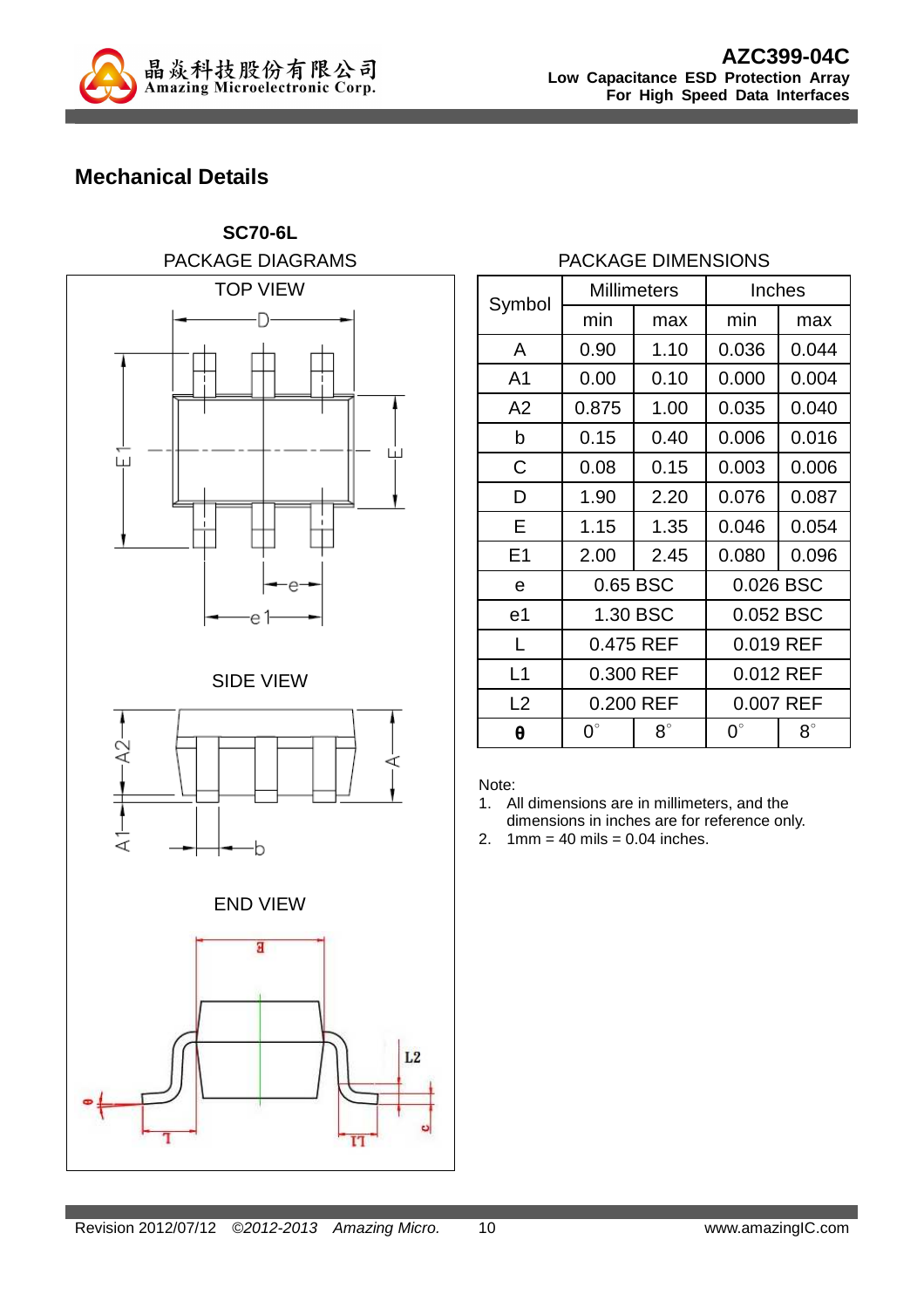

## **LAND LAYOUT**



| <b>Dimensions</b> |                   |               |  |
|-------------------|-------------------|---------------|--|
| <b>Index</b>      | <b>Millimeter</b> | <b>Inches</b> |  |
| А                 | 0.40              | 0.016         |  |
| B                 | 0.85              | 0.033         |  |
| C                 | 0.65              | 0.026         |  |
| D                 | 1.85              | 0.073         |  |
| Е                 | 1.00              | 0.039         |  |
| F                 | 2.70              | 0.106         |  |

Notes:

This LAND LAYOUT is for reference purposes only. Please consult your manufacturing partners to ensure your company's PCB design guidelines are met.

### **MARKING CODE**



C21 = Device Code  $X = Date Code$ Y = Control Code

| <b>Part Number</b> | <b>Marking Code</b> |  |
|--------------------|---------------------|--|
| AZC399-04C         | C <sub>21</sub> XY  |  |

### **Ordering Information**

| PN#            | Material | Type | Reel size     | MOO/internal box      | MOQ/carton          |
|----------------|----------|------|---------------|-----------------------|---------------------|
| AZC399-04C.R7G | freen    | T/R  | $\sigma$ inch | 4 reel= $12,000/b$ ox | 6 box=72,000/carton |